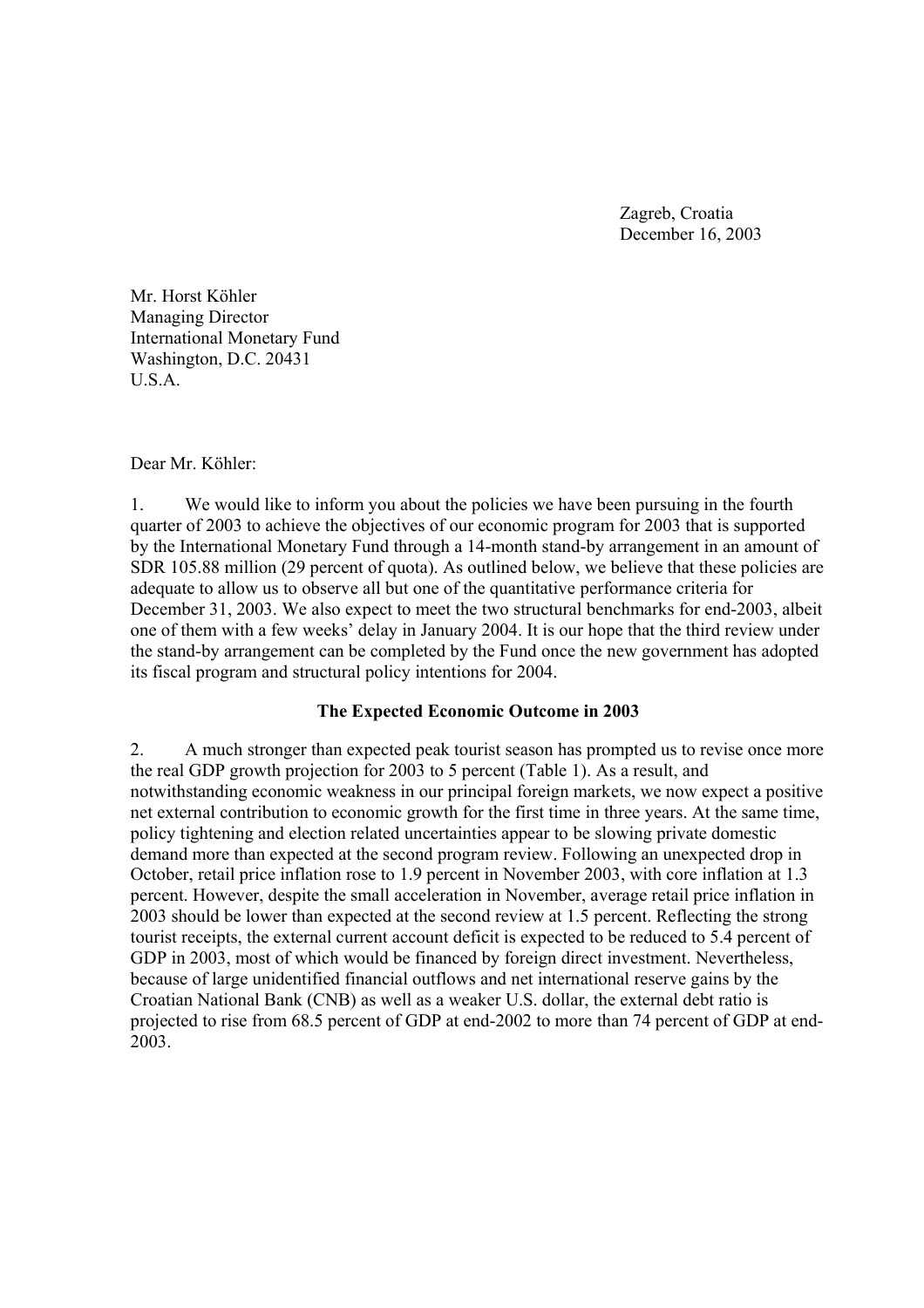#### **Fiscal Policy**

3. Fiscal policy remains on target to reduce the general government deficit from 4.8 percent of GDP in 2002 to 4.5 percent of GDP (compared with 4.6 percent of GDP programmed) in 2003 and to stabilize the public debt ratio (including arrears and guarantees) at around 51 percent of GDP. The deficits of the highway construction agency (HAC) and the privatization fund (HFP) will be larger than expected at the second review, the former because of above-budget capital spending, and the latter because of higher subsidies, capital transfers and lending operations related to enterprise restructuring. However, the performance of the other central budgetary units and local governments is better than budgeted, allowing a lower than programmed deficit at the general government level. Revenue data through November indicate shortfalls in nontax revenue (mainly lower concession fees, dividends from public enterprises, and own revenues of the Ministries of Defense and Interior) and tax collections (mainly excises). As lower state budget expenditure during the first nine months was not the result of the late receipt of the proceeds of the partial privatization of the oil company (INA), we intend to preserve most of the savings achieved to cushion against the expected revenue shortfall. The expenditure savings are believed large enough to allow transferring an additional 0.1 percent of GDP to health institutions outside the general government consolidation for the settlement of arrears to their suppliers.

4. At US\$ 505 million, the INA privatization proceeds substantially exceed the general government's financing needs in the fourth quarter. With foreign loan disbursements smaller than projected, there will likely be a small reduction of external public debt in the fourth quarter. To meet its domestic financing needs, the government is selling US\$ 400 million of its privatization receipts to the CNB in November-December, using the balance for external debt service payments. The government is meeting the balance of its gross domestic financing needs by rolling over Treasury bills at higher interest rates, supporting the CNB's attempts at tightening liquidity. The government reaffirms its commitment not to use the proceeds of the US\$ 100 million SAL disbursement from the World Bank until early 2004. Finally, with their planned reduction in the fourth quarter, central government arrears are expected to be all but eliminated.

5. Looking back at four years of fiscal consolidation, we have reduced the size of the general government by 7½ percentage points of GDP and reduced the fiscal deficit by 3¾ percentage points of GDP (Table 2). While this is a significant achievement, we realize that further fiscal adjustment is needed to help reduce the still large external current account deficit, raise the economy's efficiency and growth, and meet the competitive pressures of the EU single market.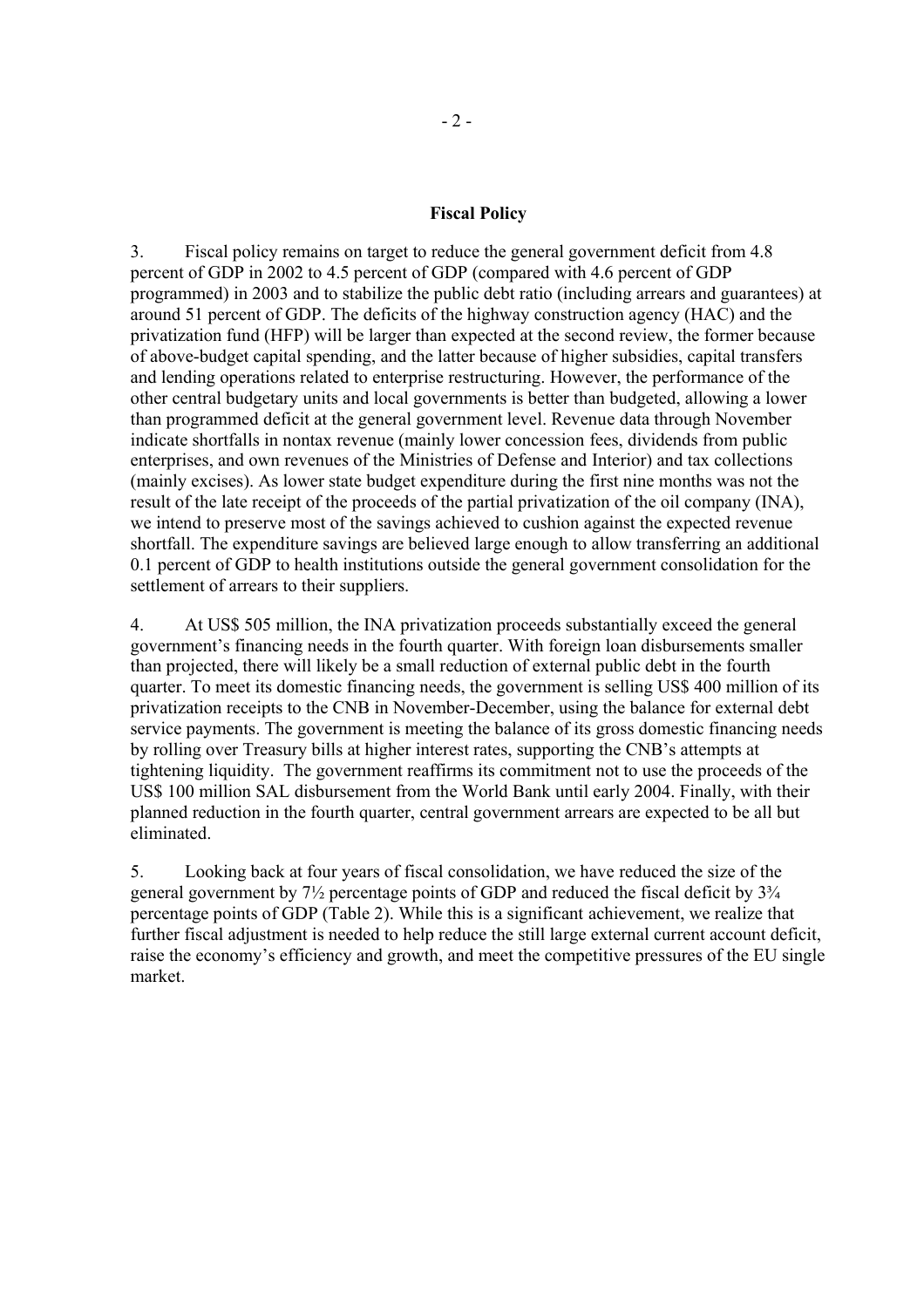## **Monetary, Exchange Rate and Financial Sector Policies**

6. The growth of bank credit to the nongovernment sector has continued to slow down. Aided mainly by the administrative credit controls introduced in January 2003, the twelvemonth rate of nongovernment credit growth was 15.1 percent in October and is expected to decline further to  $14\frac{1}{4}$  in December  $\frac{1}{4}$ , compared with 31.3 percent at end-2002. Although corporate credit decelerated much faster (from 20.6 percent in December 2002 to 3 percent in October 2003) than household credit, the corporate sector was able to step up its financing through leasing and direct external borrowing. As a result, corporate credit from all sources is estimated to have slowed more moderately from about 23½ percent in 2002 to about 15 percent in 2003.

7. Under an agreed schedule, the CNB will buy US\$ 400 million of the INA privatization receipts by December 18. To absorb the attendant release of liquidity, the CNB has further increased the portion of reserve requirements against banks' foreign liabilities that must be held in domestic currency from 35 percent to 42 percent. Nonetheless, money market interest rates have declined from 6-8 percent in September to 2.1 percent in early December and the domestic currency has become subject to depreciation pressure. Concerned that the pace of depreciation might trigger the withdrawal of large deposits, the CNB sold about  $\epsilon$  60 million each in November and December in the foreign exchange market. Largely as a result of the interventions, the CNB now expects to miss the end-2003 performance criterion on the increase in its net usable international reserves by some US\$ 150 million (2 percent of end-2003 gross international reserves). However, prospects remain good for the CNB to observe the performance criterion on its net domestic assets for end-2003.

8. The CNB reaffirms its intention to lift the administrative credit controls at end-2003 and to consider adopting a new monetary policy framework in the course of 2004. Fund technical assistance to prepare for the regime shift has been scheduled for early February 2004. Pending the introduction of the new framework, the CNB will use its existing tool kit to keep monetary conditions appropriately tight.

9. Against the backdrop of continued improvement in banks' financial soundness indicators for the third quarter of 2003, the CNB has further strengthened its supervisory capacity.

It has been restructuring its banking supervision department to enable conducting onsite supervision more on a risk basis, starting January 1, 2004.

<sup>&</sup>lt;sup>1</sup> Adjusted for exchange rate changes and attempts by banks to evade the controls through securitization and asset swaps, the rate of expansion is about 2½ percentage points higher. Banks also seem to have increased the room for fresh credits under the ceilings by more liberal recourse to loan writeoffs in 2003.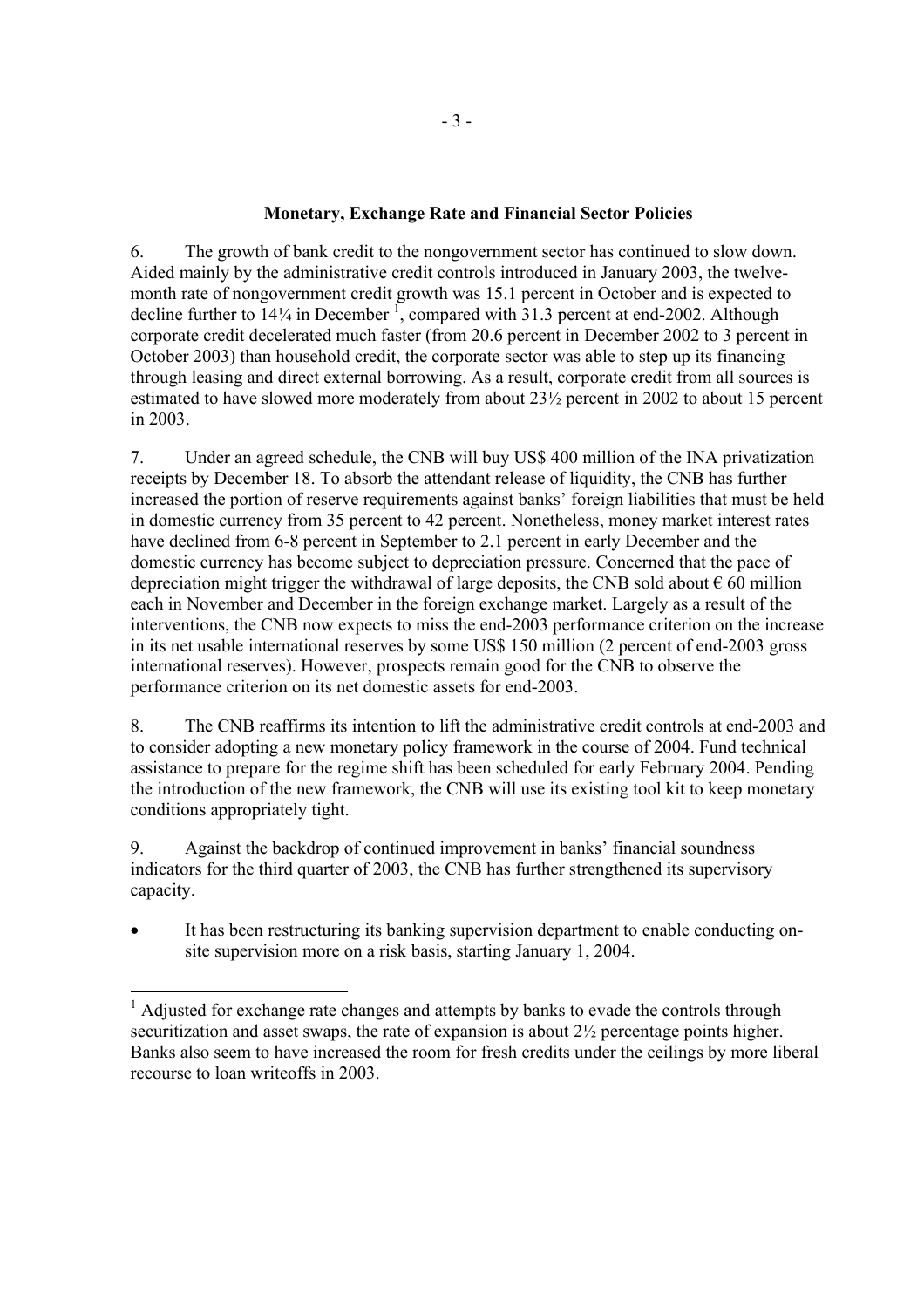- It has been testing commercial banks' preparedness for the implementation of the bylaws to new banking law, which will come into effect on January 1, 2004.
- A survey of foreign exchange exposures of banks' largest customers, recently conducted by the CNB, indicated that there might be gaps in banks' monitoring of this part of the credit risk. Following up on the results of the survey, the CNB will immediately start examining foreign exchange exposures of banks' borrowers in more detail as part of its on-site examinations.
- In November, the CNB signed a memorandum of understanding (MOU) with bank supervisors in Bosnia and Herzegovina; MOUs with supervisors in several EU member countries are in late stages of negotiation and expected to be signed in the next few months.

Based on a resolution by the parliament, the Ministry of Finance has been working on organizational arrangements for a council of domestic financial sector regulators, to regularly meet on cross-sector supervisory issues. The first meeting of the council is expected to take place in January 2004.

# **Other Structural and Trade Policies**

10. The Ministry of Finance has established an interdepartmental working group to oversee implementation of a data action plan and facilitate the work of planned fiscal ROSC and CFAA missions, respectively, from the Fund and the World Bank in early 2004. The Ministry has also developed plans for monthly reports on central government budget execution and monthly revenue projections and financing plans. A register of government guarantees has been developed, but the Ministry will continue to work toward achieving full coverage. The Ministry is also considering to establish a financial planning unit to improve liquidity planning and strengthen control over borrowing; to introduce uniform reporting formats for funds and agencies to ensure prompt reporting and facilitate data consolidation; and to widen the coverage of local government statistics from the 53 largest units to all those able to submit such information electronically. As these reforms would strengthen the operations of the Ministry of Finance, we expect the new government to endorse their implementation. The Fund provided fiscal advisor should ensure continuity in this endeavor.

11. Defense sector reform is progressing, and we expect the net reduction of employment in the sector to reach some 7,500 by the end of 2003.

12. Following the government's decision to adopt a new privatization law, no new privatizations have been initiated. However, the privatization of eight companies in tourism, manufacturing and publishing is continuing.

13. As envisaged under the stand-by arrangement, the government has approved an increase of capital in the postal bank (HPB). An IFC mission was in Zagreb in November to conduct due diligence, which is expected to lead to the IFC Board's approval of the subscription of 19